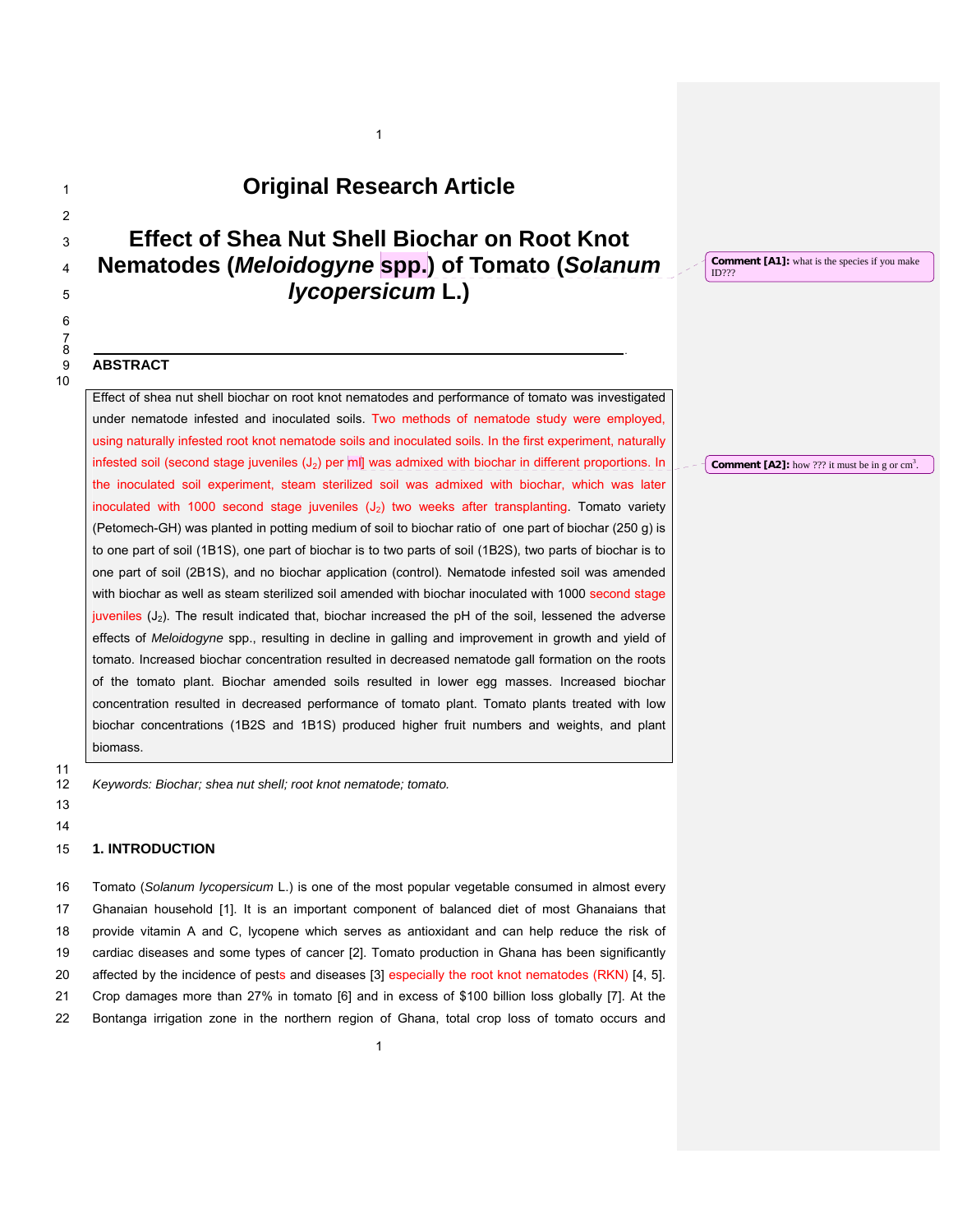23 currently, most farmers do not cultivate tomato in this area [1]. Soil fumigants and chemical 24 nematicides are used in controlling nematodes. These are, however, expensive and pose threats to 25 environment and human health resulting in its withdrawal. Several reports indicated the use of 26 botanicals, aqueous and crude plant extracts for nematodes management, which contain minimum 27 bioactive concentration against RKN [8, 9, 10]. Biochar, most agro byproducts has now been directed 28 to manage nematodes. It was found that the admixing of biochar into the soil increases the soil pH to 29 | become alkaline [11]. Decomposition of organic matter releases toxic components wastes-like NH<sub>3</sub><sup>+</sup> 30 that can be nematicidal to plant parasitic nematodes [12]. There is one published report that biochar 31 soil amendment at the concentration of 1.2% delays the development of root knot nematode [13].

32 Therefore, the present investigation aimed to evaluate the impact of biochar on the root knot 33 nematodes development and the growth performance of tomato plants.

34

## 35 **2. MATERIALS AND METHODS**

#### 36 **2.1 Experimental Site**

37 The study was carried out at the plant house of the University for Development Studies (UDS), 38 Nyankpala campus which lies within latitude  $9^{\circ}$  25° 41° and longitude 0° 58°42° W. The soil is an 39 Alfisol under USDA classification, and Savanna Ochrosol under the Ghanaian system of 40 classification [14]. The entire experiment was conducted from September to December, 2017.

### 41 **2.2 Source of Study Materials**

42 Tomato (Petomech GH) seeds were obtained from the local farmers in Nyankpala. The shea nut shell 43 used to make the biochar was sourced from Cheyohi, a superb of UDS Nyankpala campus. 44 Nematode infested soil sample was collected from Bontanga irrigation farm in the Kumbungu district 45 of the northern region of Ghana.

## 46 **2.3 Biochar Preparation**

- 47 Shea nut shells were placed in a barrel with holes under and a chimney on top which served as a
- 48 pyrolizer. Dried leaves were lighted on top of the shea nut shell for a few minutes and covered with a
- 49 chimney to allow charring or incomplete burning of the shells which will eventually form biochar. It is a
- 50 slow process which took about 3-6 hours but very efficient when done in small quantities [15].

#### 51 **2.4 Experimental Approach**

- 52 Two methods of nematode study were employed, using naturally infested soil with root knot nematode
- 53 nematode (Meloidogyne spp)soils and inoculated soils (artificially). In the first experiment, naturally
- 54 infested soil [32 second stage juveniles (J<sub>2</sub>) per ml] was admixed with biochar in different proportions.

**Comment [A3]:** the material and methods not clear enough and the index of both galls and egg mass did't mentioned ???????. Also, when you began the experiments ; you didn't mentioned the total time of the experiment? and you must mention the season you work in (summer, winter,......) Also, you didn't mentioned if you make one experiment or two??

**Comment [A4]:** How??

2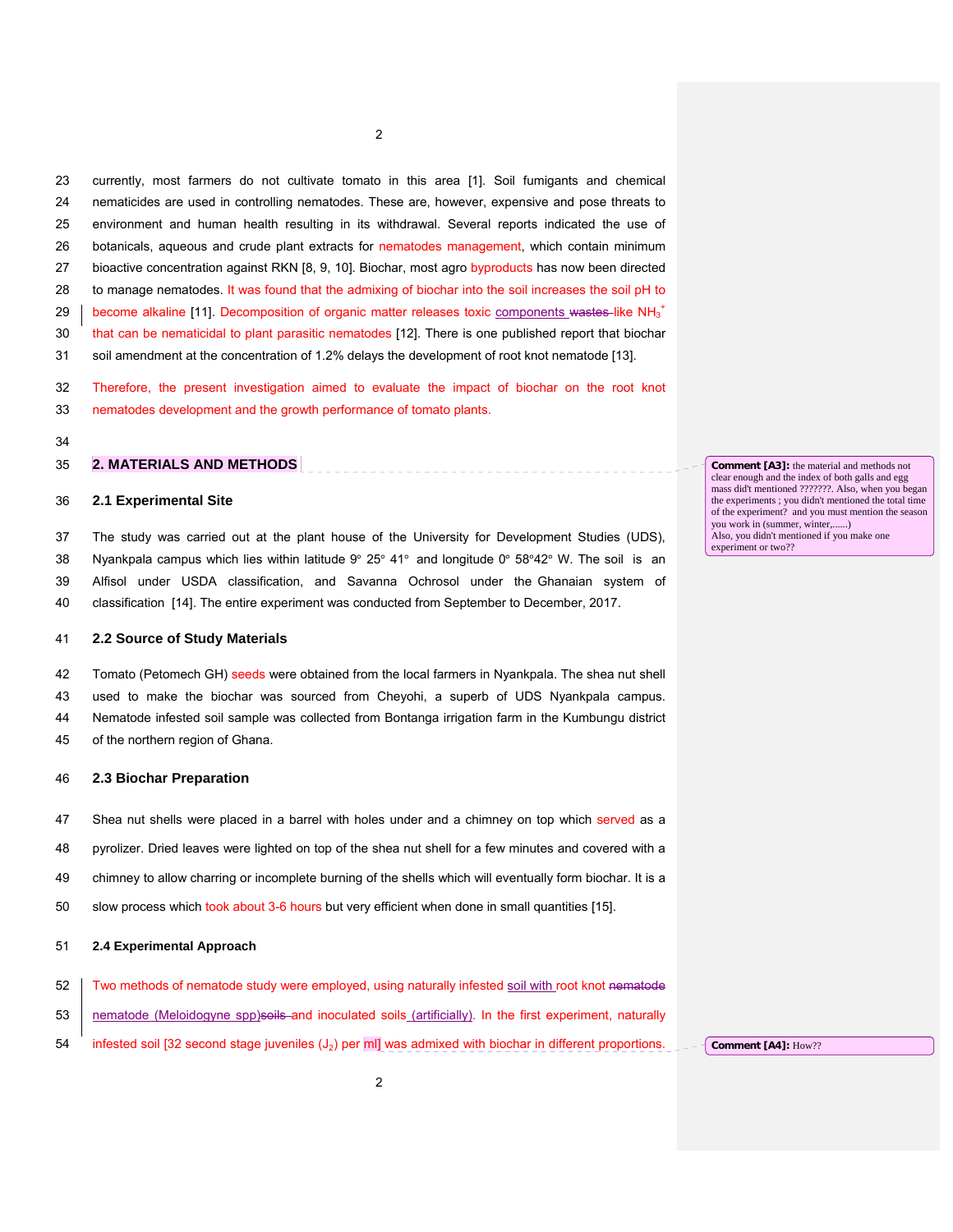3

## 56 inoculated with 1000 second stage juveniles  $(J_2)$  two weeks after transplanting.

## 57 **2.5 Soil Sterilization**

58 Soil for inoculated experiment was sterilized using the steam barrel sterilization method. Gravels were 59 removed from sandy loam soil by sieving, which was then packed into a jute sack. Three stones were

60 laid in a triangular form above the ground level to provide space for fire wood. Water was poured into 61 a tank about one quarter. Tripod wooden slaps were placed little above the water surface to provide

- 62 room for vapor to form. The soil was then placed on this wooding slaps and the tank covered with 63 polythene. Fire was set under the tank and the heat produced was used to generate steam below the
- 64 soil in the tank which was then allowed to stand for 6 hours.

#### 65 **2.6 Soil Sampling, extraction and identification of nematodes**

- 66 Twenty core soil samples were taken from each plot and thoroughly mixed to form a composite 67 sample. The root knot nematode juveniles  $(J_2)$  were extracted from 200 cm<sup>3</sup> of soil samples using a 68 series of sieves (850, 250, 75 and 38 μm) and a 48 h decanting period using the modified Baermann 69  $\frac{1}{2}$  tray method [16] method. Counting of J<sub>2</sub> was carried out with stereoscopic microscope.
- 70 Root knot nematodes juveniles  $(J_2)$  were identified to species level based on perineal pattern 71 characteristics for identification. The patterns were compared with micrographs of perineal patterns of
- 
- 72 *Meloidogyne incognita*, *M*. *arenaria* and *M*. *javanica* provided by the International *Meloidogyne* Project
- 73 [17]

## 74 **2.7 Nursing of Seeds and Transplanting**

- 75 Tomato seeds were sown in steam sterilized soil placed in a wooden box measuring 1.0 m by 0.6 m.
- 76 Cultural practices such as watering and shading was done to ensure proper germination. The most
- 77 uniform seedlings were transplanted three weeks after emergence.

#### 78 **2.8 Application of** *Meloidogyne* **spp. Inoculum Level to Potted Tomato Seedlings**

79 In the inoculated soil experiment, the potted seedlings were inoculated with 3 ml of the *Meloidogyne*  80 spp. solution per pot two weeks after transplanting [approximately 1000 second stage juveniles (J<sub>2</sub>)]. 81 Three holes were made in a triangular form 2 cm equidistant from the base of each plant. The **Comment [A5]:** follow the previous point 2.4

**Comment [A6]:** How you do this???? to your knowlage the perineal pattern done on female not juveniles.

**Comment [A7]:** you make the comparison and what is the result??? you didn't mentioned the identified species ?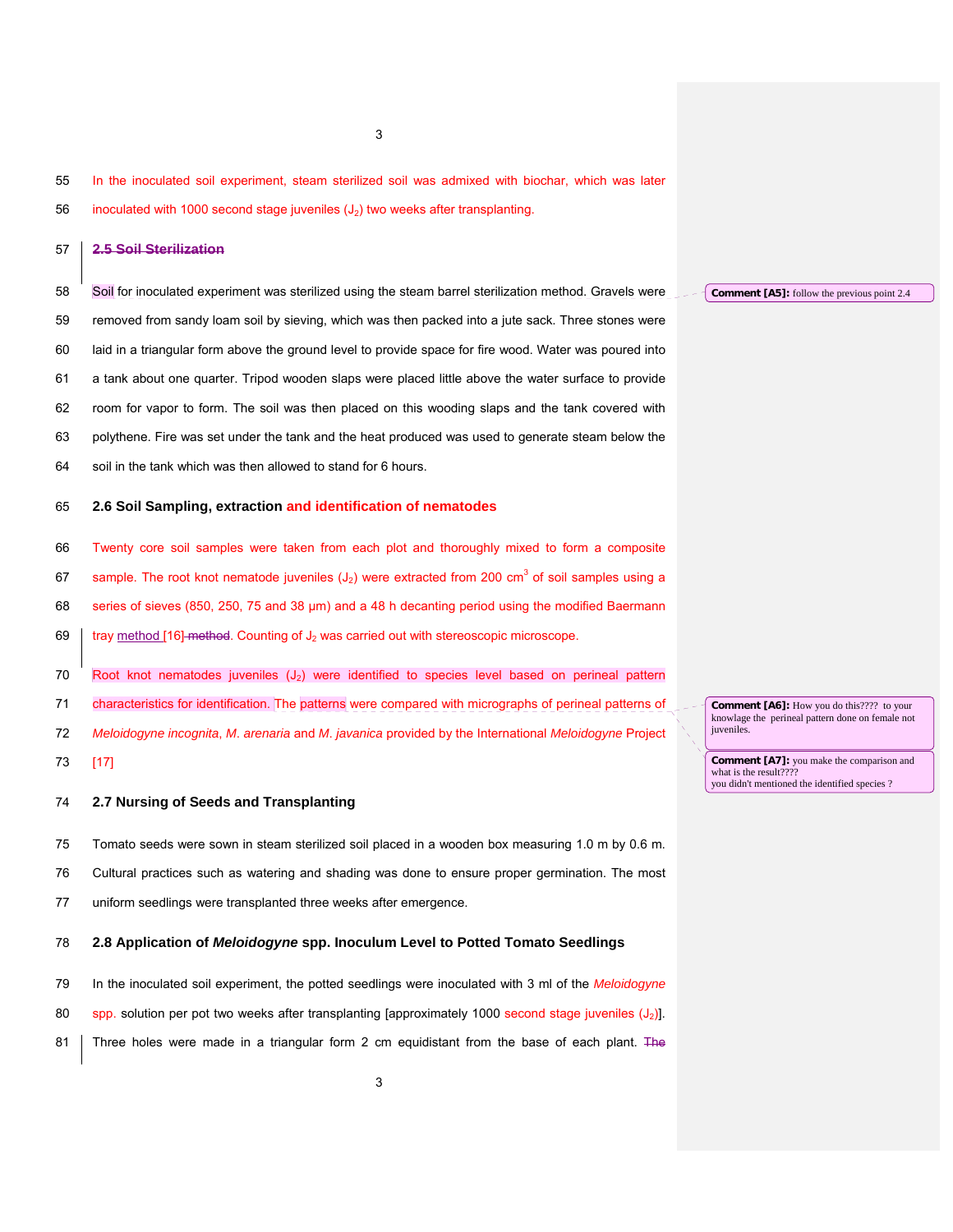82 *Meloidogyne* spp. solution was homogenized by gentle shaking the test tubes containing the 83 nematode solution and then introduced into the holes.

4

## 84 **2.9 Experimental Design and Treatments**

85 The two experiments were laid out in completely randomized design with five replications. Soil-biochar

- 86 treatment was prepared into a  $2 L$  size pot. In the naturally infested soil experiment, the 20 pots were 87 filled with 1.6 L of the naturally infested soil-biochar combination, whilst in the inoculated soil 88 experiment, the 20 pots were filled with 1.6 L of steam sterilized soil-biochar combination in different 89 proportions (v/v). The control was without biochar. Watering was done early mornings or evenings. 90 Too much watering was avoided to prevent water logging. Detailed treatment descriptions (v/v) were 91 as follows: one part of biochar (250 g) is to one part of soil (1B1S); one part of biochar (150 g) is to 92 two parts of soil (1B2S); two parts of biochar (350 g) is to one part of soil (2B1S); no biochar
- 93 application (control).

## 94 **2.10 Data Collection and Statistical Analysis**

95 In the naturally infested soil experiment, plant growth parameters such as plant height, number of 96 leaves and root weight were taken at two weeks interval after (2WAP) transplanting. Similarly, yield 97 characteristics such as shoot weight and plant biomass were taken at two weeks interval after 98 planting except number of fruits and fruit weight which were taken at ten weeks after planting 99 (10WAP) in the first experiment. In both experiments, nematode induced parameters such as root 100 galling and egg mass indices were scored using the Bridge and Page [18] rating chart. Final 101 nematode population were also taken at ten weeks after planting (10WAP). The total number of eggs 102 and nematodes in the soil constituted the total population and the reproductive factor (Rf) was 103  $\vert$  calculated. by dividing the final population (Pf) by the initial one (Pi).

104 Data collected were subjected to analysis of variance (ANOVA) using Genstat  $(18<sup>th</sup>$  Edition) statistical 105 package. Treatment means was separated using least significant difference (LSD) at 5% level of 106 significance.

## 107 **3. RESULTS AND DISCUSSION**

108 No significant difference on the plant height of tomato was observed among the biochar treatments 109 which were significantly different from the control (Table 1). However, it was observed that, as 110 concentration of the biochar increased, the height of tomato plant decreased. Lower mean height was

**Formatted:** Highlight

**Comment [A8]:**  why you didn't mix it with all soil parts (2L)???? --- this part is not understandable??? - If soil was masured by volum why you masured the biochar by mass weight?

**Comment [A9]:** how you calculate the plant biomass???

**Comment [A10]:** this part is missing in table??? i just found the egg mass??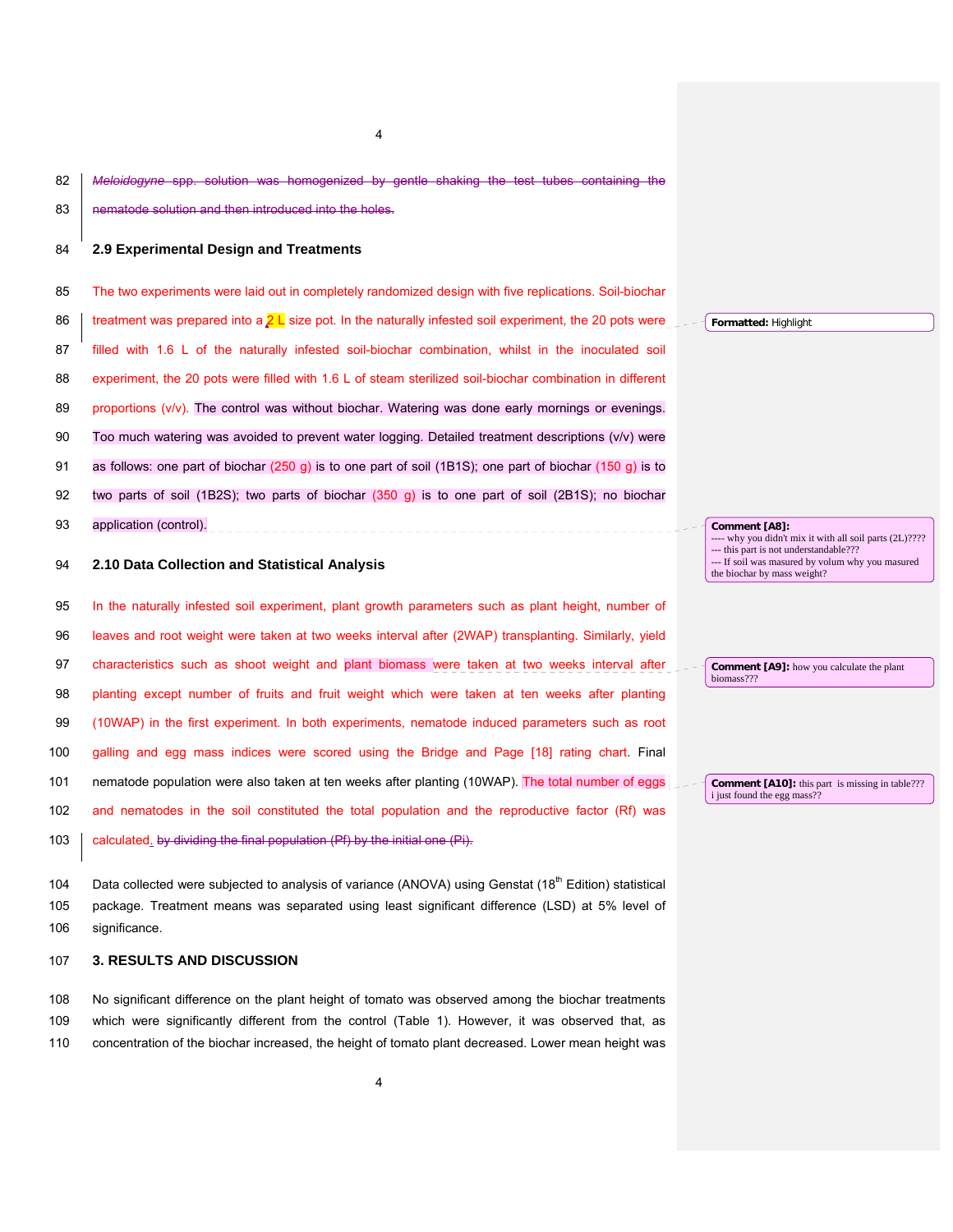111 observed in the highest biochar concentration (2B1S). It might be attributed to increase in alkalinity as

5

112 2B1S recorded the highest alkaline pH of 8.62, followed by 1B1S with a pH of 7.46 and 1B2S with a

113 | pH of 7.12 at the end of the experiments. Similar observation was made by Howard [19] in corn and 114 soybean, where he reported reduced growth in higher biochar weights investigated and suggested 115 that, increment in alkalinity of the soil, the holding of too many nutrients, potential toxic ions and 116 microbes upon too much biochar addition may have negative effect on plant growth. Grabber et al.

117 [20] similarly reported enhanced plant height of tomato following biochar application.

118 The reduction of plant height under control condition was due to root knot nematode infection. 119 Sharma and Sharma [21] reported significant reduction in plant height of tomato due to root knot 120 nematode (RKN) infection (1000 J<sub>2</sub>).

121 The effect of biochar on the number of leaves was only significant at two weeks after planting (2WAP) 122 and four weeks after planting (4WAP) (Table 1). At two weeks after planting (2WAP), 1B2S treatment 123 recorded the highest average leaf number while 2B1S treatment recorded the lowest. This might be 124 attributed to the fact that, at 2WAP, root knot nematode may have penetrated the roots of tomato but 125 may have not caused significant infection. At 4WAP, similar observation was made but in this case, 126 the average leave number for 1B1S treatment was higher than the control whereas 2B1S treatment 127 recorded the lowest. It was observed that, as the concentration of the biochar increased, leave 128 number decreased.

129 Root weight generally differed based on the concentration of biochar with 1B2S treatment recording 130 higher significant mean values followed by 1B1S, 2B1S and the control, respectively (Table 1). The 131 root weight of the control plant was significantly low because of the lack of formation of lateral roots 132 due to root knot nematode infection. This agree with the findings of Sharma and Sharma [21], whose 133 report indicated significant reduction in root weight and root length of tomato as a result of root knot 134 nematode infection.

135

#### 136 **Table 1. Effect of biochar concentrations on growth characteristics of tomato**

| <b>Treatment</b>              | <b>Plant height</b> |             |             |             | <b>Number of leaves</b> |                   | <b>Root weight</b> |                   |                    |
|-------------------------------|---------------------|-------------|-------------|-------------|-------------------------|-------------------|--------------------|-------------------|--------------------|
|                               | 2WAP                | 4WAP        | 6WAP        | 2WAP        | 4WAP                    | 6WAP              | 2WAP               | 4WAP              | 6WAP               |
| <b>1B1S</b>                   | $23.80^{a}$         | $33.52^a$   | $48.30^{a}$ | $5.20^{b}$  | $8.20^{bc}$             | $13.80^{a}$       | $0.96^{a}$         | $1.18^{a}$        | 1.98 <sup>ab</sup> |
| 1B <sub>2</sub> S             | $25.12^a$           | $36.10^{a}$ | $52.34^{a}$ | $6.00^{bc}$ | $10.00^{bc}$            | $17.80^{a}$       | 1.27a              | 1.88 <sup>a</sup> | $2.47^a$           |
| 2B1S                          | 22.94 <sup>a</sup>  | $26.58^{a}$ | $39.50^{a}$ | $4.40^{a}$  | 4.80 <sup>a</sup>       | $7.50^{\circ}$    | 0.92a              | 1.26 <sup>a</sup> | 1.60 <sup>ab</sup> |
| Control                       | $25.54^{\circ}$     | $31.54^a$   | $39.25^a$   | $5.60^{bc}$ | $7.60^{b}$              | 8.00 <sup>a</sup> | 1.26a              | 1.18 <sup>a</sup> | 1.03 <sup>b</sup>  |
| LSD $\alpha$ <sub>=0.05</sub> | 7.11                | 10.05       | 18.86       | 0.43        | 2.11                    | 11.69             | 0.85               | 0.86              | 1.32               |

**Comment [A11]:** you didn't mentioned this in material and methods and / or tables?? you have to mentioned this in separate table with each soil type.

**Comment [A12]:** is this table for tomato parameters of infested soil or inoculated soil??????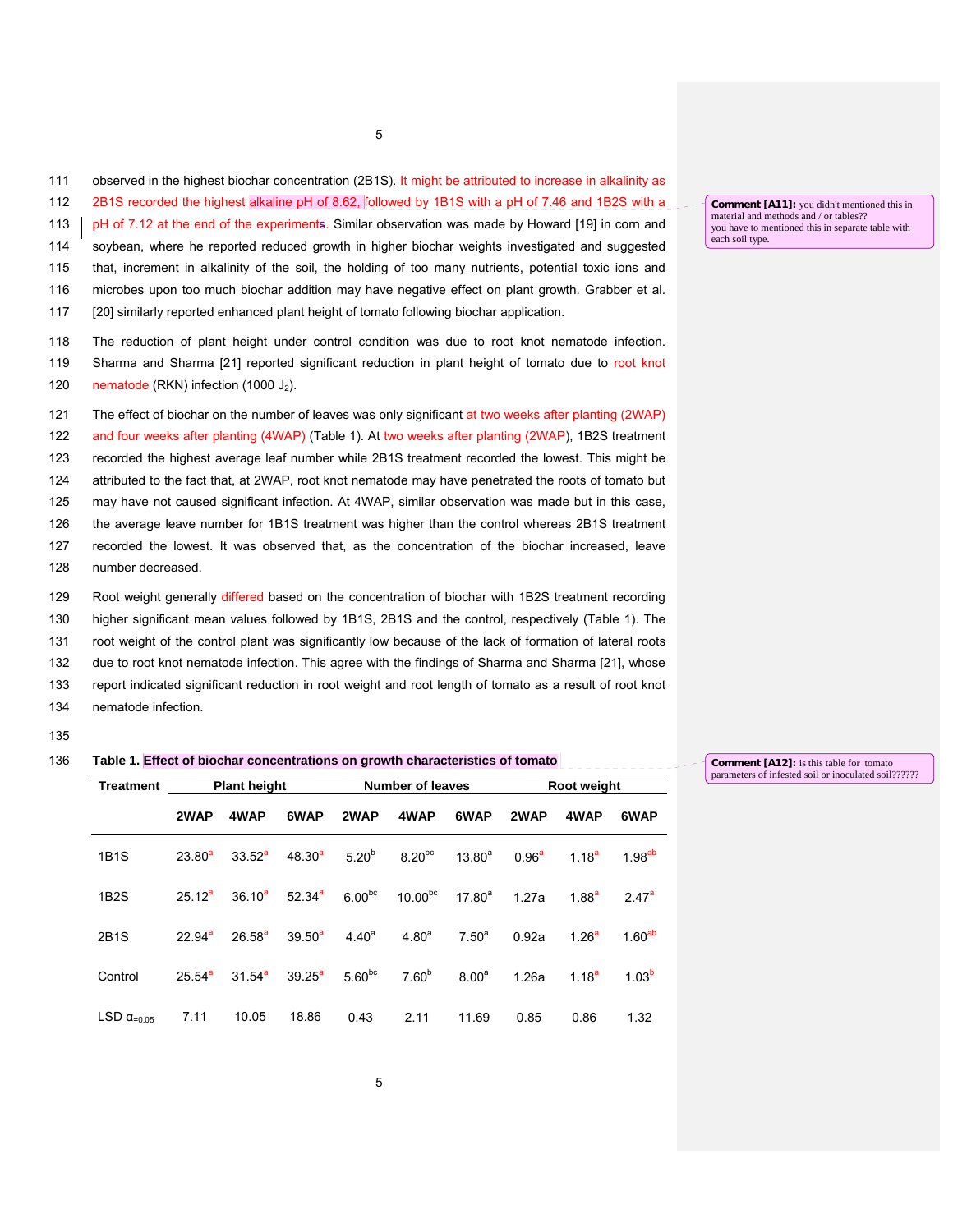|     | P values  0.56  0.05  0.14  < 0.01  < 0.01  0.05  0.51  0.05  0.06                              |  |  |  |  |  |
|-----|-------------------------------------------------------------------------------------------------|--|--|--|--|--|
| 137 | Means followed by the same letter(s) in a column are not significantly different ( $P > .05$ ). |  |  |  |  |  |

6

## 138 **3.2 Yield and Yield Parameters**

139 There was significant effect of biochar on the number of fruits, fruit weight and plant biomass of 140 tomato (Table 2). This varied according to the biochar treated with 1B2S recording the highest 141 average mean value followed by 1B1S and control, respectively. 2B1S treatment produced no fruits 142 and at the same time recorded the lowest dry plant biomass which may be due to the higher biochar 143 concentration. This agree with the findings of Grabber et al. [20] whose reports indicated that, biochar 144 contains chemicals most of which are phytotoxic or biocidal at high concentration and therefore may 145 affect plant growth. 1B2S recorded the highest increment in plant biomass and fruit weight followed by 146 1B1S with control recording the least. Grabber et al. [20] reported significant improvement in plant 147 growth at low biochar concentration. Hossain et al. [22] also reported improved growth and 148 productivity of cherry tomato at 10t/ha biochar application. The observed low biomass of control was 149 due to *Meloiodogyne* spp. infection. Sharma and Sharma [21] reported reduced growth as a result of 150 root knot nematode infection in tomato. Similarly, Maleita et al. [23] reported stunted growth and 151 reduction in yield on root knot nematode heavily infested fields. Moreover, application of 1000  $J_2$  per 152 plant significantly reduced growth and yield in a trial by Haider et al. [24] using French bean and pea.

153

#### Table 2. Effect of biochar concentrations on yield and yield parameters of tomato

|     | <b>Treatment</b>                       | Shoot weight (g)  |                    |                   | Mean plant biomass (q) |                   |                         |                     | <b>Fruit</b><br>weight<br><u>(g)</u> |
|-----|----------------------------------------|-------------------|--------------------|-------------------|------------------------|-------------------|-------------------------|---------------------|--------------------------------------|
|     |                                        | 2WAP              | 4WAP               | 6WAP              | 2WAP                   | 4WAP              | 6WAP                    |                     | 10WAP                                |
|     | 1B1S                                   | $1.71^a$          | 4.07 <sup>ab</sup> | 6.63 <sup>a</sup> | $0.34^{a}$             | $0.86^{ab}$       | 2.96 <sup>a</sup>       | 3.00 <sup>a</sup>   | $37.60^{b}$                          |
|     | 1B <sub>2</sub> S                      | 2.27 <sup>a</sup> | $4.50^{ab}$        | $9.20^{a}$        | $0.42^a$               | $1.19^{ab}$       | 5.28 <sup>b</sup>       | 7.00 <sup>b</sup>   | $170.00^\circ$                       |
|     | 2B1S                                   | 1.88 <sup>a</sup> | 2.79 <sup>a</sup>  | 4.43 <sup>a</sup> | $0.34^{a}$             | 0.81 <sup>a</sup> | 1.91 <sup>a</sup>       | 0.00 <sup>a</sup>   | 0.00 <sup>a</sup>                    |
|     | Control                                | 1.60 <sup>a</sup> | $3.10^{ab}$        | 3.76 <sup>a</sup> | 0.37 <sup>a</sup>      | $1.46^{ab}$       | 1.92 <sup>a</sup>       | 2.00 <sup>a</sup>   | $25.00^{b}$                          |
|     | LSD $\alpha$ <sub>=0.05</sub>          | 1.39              | 1.71               | 7.95              | 0.20                   | 0.65              | 2.70                    | 4.07                | 17.78                                |
| 155 | P values<br>Means followed by the same | 0.44              | 0.02               | 0.20<br>letter(s) | 0.55<br>in<br>a column | 0.02<br>are not   | < 0.01<br>significantly | < 0.01<br>different | < 0.01<br>$(P > .05)$ .              |

**Comment [A13]:** is this table for tomato parameters of infested soil or inoculated soil or .<br>what??????

**Comment [A14]:** i suggest to omit the data of 2 weeks interval?

## 156 **3.3 Root knot Nematode Population and Reproductive Factor**

157 Final nematodes population and reproductive factor is an indication of nematode multiplication. 158 Biochar treatment resulted in significant reduction in final nematode population over the control at 159 termination of both experiments (Table 3). 2B1S recorded the highest reduction in final nematode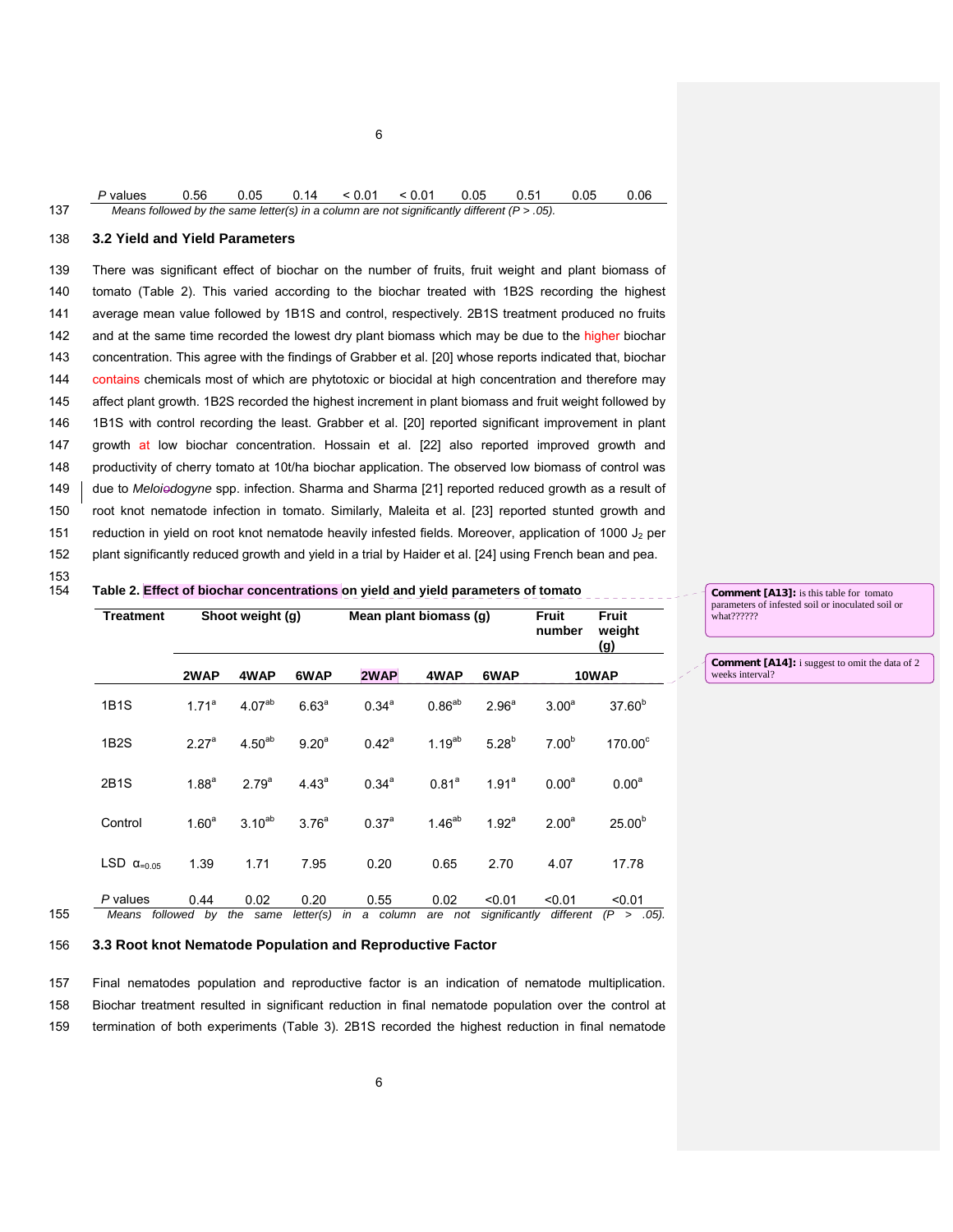7

160 population which is significantly different from 1B1S and 1B2S. The control, however, showed a 161 significant increase in final nematode population at the end of both experiment (*P* < .05).

162 | Nematode reproductive factor, as indicated in Table  $-2$  3, also showed significant differences among 163 the treatments with 2B1S recording the lowest reproduction factor less than 1 for both experiments, 164 followed by 1B1S and 1B2S, respectively. The control recorded the highest reproductive factor which 165 was greater than 1 for both experiments. This suggested that, root knot nematode may not multiply in 166 biochar amended soils. It is generally observed that, nematode population and reproduction factor 167 decreased as the concentration of biochar in the medium increased showing the nematicidal potential 168 of biochar against RKN. Biochar soil amendments was targeted to highly weathered and acidic soil 169 because biochar has been reported to increase soil pH and moisture content [25, 11]. Aduke [12] 170 reported a sharp decrease in *M. incognita* population when the pH of the soil became alkaline. 2B1S 171 recorded the highest alkaline pH of 8.62, followed by 1B1S with a pH of 7.46 and 1B2S with a pH of 172 7.12 at the end of the experiments. The control soil was, however, acidic with a pH of 6.20. Since 173 biochar amended soil becomes alkaline at the end of both experiments, the reduction in final 174 nematode population and decreased reproduction factor in biochar amended soil may be attributed to 175 increased pH of the medium.

#### 176 **Table 3. Effect of biochar concentration on final** *M. incognita* **population at harvest and**  177 **reproduction factor**

| <b>Treatment</b> |                   | Final <i>M. incognita</i> population per ml | <b>Reproductive factor (Pf/Pi)</b> |                   |  |  |
|------------------|-------------------|---------------------------------------------|------------------------------------|-------------------|--|--|
|                  | Infested soil     | <b>Inoculated soil</b>                      | Infested soil                      | Inoculated soil   |  |  |
| 1B:1S            | $21.00^{p}$       | $23.00^{6}$                                 | $0.66^{b}$                         | $0.72^{ab}$       |  |  |
| 1B:2S            | $27.00^\circ$     | $32.00^\circ$                               | $0.84^{b}$                         | $1.00^{b}$        |  |  |
| 2B:1S            | 0.00 <sup>a</sup> | $13.00^a$                                   | 0.00 <sup>a</sup>                  | 0.41 <sup>a</sup> |  |  |
| Control          | $47.00^{d}$       | 61.00 <sup>d</sup>                          | 1.47 <sup>c</sup>                  | 1.91 <sup>c</sup> |  |  |
| $LSDa=0.05$      | 2.14              | 2.33                                        | 0.18                               | 0.56              |  |  |
| P values         | < 0.001           | < 0.001                                     | < 0.01                             | < 0.01            |  |  |

**Comment [A16]:** after how much weeks of application

178 *Means followed by the same letter(s) in a column are not significantly different (P > .05).*

## 179 **3.4 Root Galling**

180 Root knot nematode infection is manifested by the development of galls or giant cells on the root 181 accompanied by stunted growth, chlorosis and loss of energy by the plant [26]. Biochar lessened the 182 adverse effects of nematodes, resulting in decline in galling and an improvement in the growth and 183 yield of the tomato, but the effect differed based on the treatment applied and parameters measured. 184 Application of biochar treatment significantly reduced the formation of galls on the roots of tomato as 185 shown in Table 4. The number of galls or knots varied with the concentration of the biochar treatment. 186 Results revealed that, extent of gall formation on the roots was significantly lower in higher biochar 187 treated medium with 2B1S recording the lowest root galling followed by 1B1S and 1B2S, respectively.

**Comment [A15]:** is this mean that experiments were carried out as separated experiment in the same time (not clear)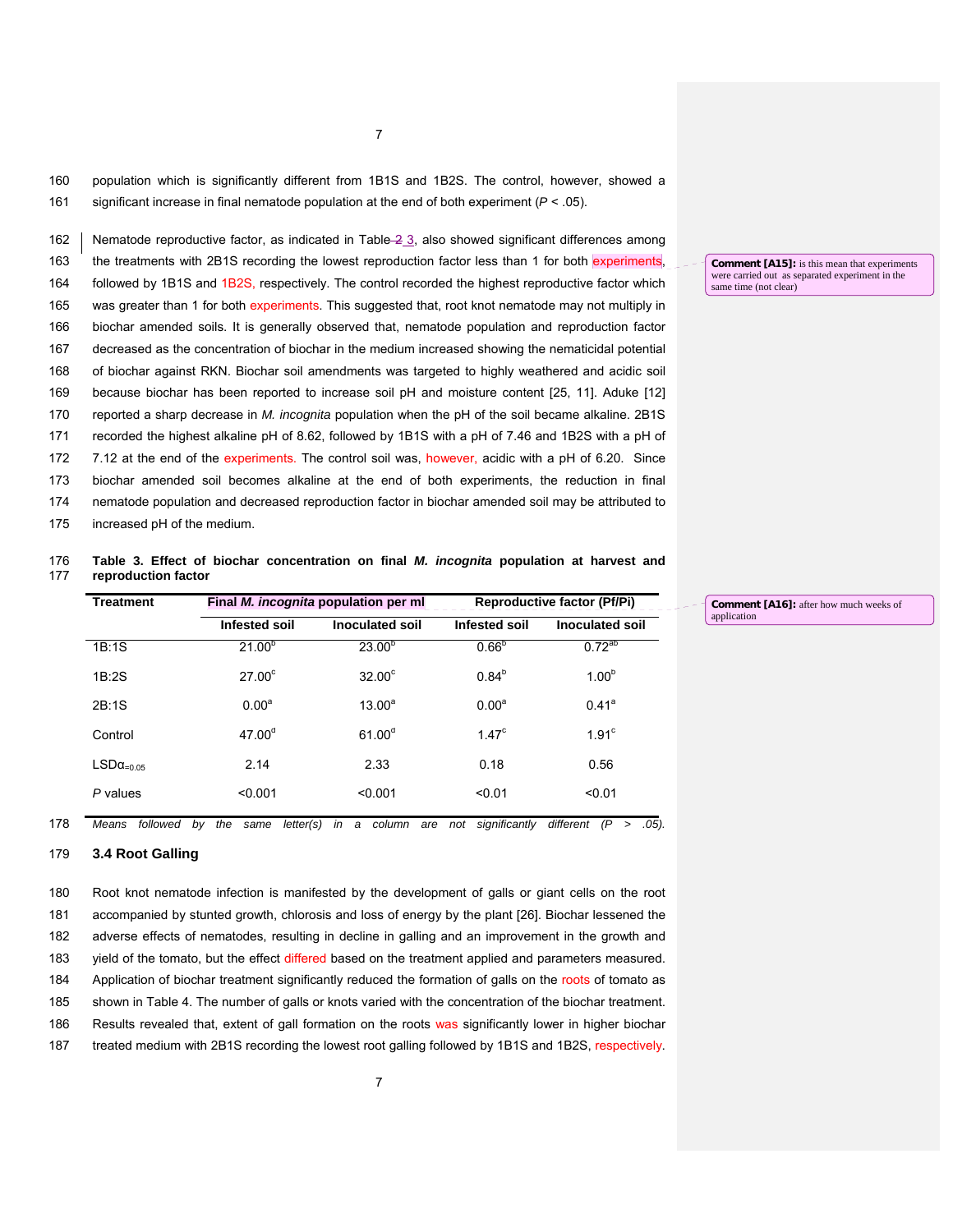188 It may be observed that, as the biochar concentration increased, the extent of gall formation on the 189 roots of tomato decreased. Root galling was not observed during the first 2WAP, at 4WAP, significant 190 galling occurred on the roots which increased at 6WAP. The absence of galls during the first 2WAP 191 may be due to the fact that, most of the RKN has a life cycle of at least three (3) weeks [27]. The root 192 knot nematodes may have penetrated the roots but may have not reproduced to establish permanent 193 feeding sites in the roots which lead to the formation of galls.

194 Moreover, the control recorded higher number of root galls, where most of the plants showed 195 symptoms of wilting during the day and most died before maturity. This agrees with the findings of 196 Mitkowski and Abawi [28] who reported wilting and stunted growth in lettuce as a result of root knot 197 nematode infection. It is observed that, the extent of gall formation on the roots positively correlated 198 with egg mass indices analyzed. Treatments that recorded higher root gall indices had higher egg 199 masses (Table 4). Biochar amended soils had lower egg masses in which no significant differences 200 occur among the three biochar concentrations, but all were significantly different from the control. 201 Hence, biochar may have the potential to manage gall formation on the roots of tomato.

202

## 203 **Table 4. Effect of biochar concentration on root gall formation and egg masses**

| <b>Treatment</b>              |                   | Root gall index                         |                   | Egg mass index    |                   |                   |
|-------------------------------|-------------------|-----------------------------------------|-------------------|-------------------|-------------------|-------------------|
|                               |                   | <b>Inoculated soil</b><br>Infested soil |                   |                   |                   |                   |
|                               | 4WAP              | 6WAP                                    | 4WAP              | 6WAP              | <b>Infested</b>   | <b>Inoculated</b> |
|                               |                   |                                         |                   |                   | soil              | soil              |
| <b>1B1S</b>                   | $1.80^{b}$        | 2.00 <sup>a</sup>                       | $2.10^{a}$        | 2.60 <sup>b</sup> | $1.10^{a}$        | 1.60 <sup>a</sup> |
| 1B2S                          | $2.80^\circ$      | 2.80 <sup>a</sup>                       | 3.00 <sup>a</sup> | $3.10^{b}$        | 1.62 <sup>a</sup> | 1.81 <sup>a</sup> |
| 2B1S                          | 1.00 <sup>a</sup> | 1.00 <sup>a</sup>                       | 1.20 <sup>a</sup> | $1.30^{a}$        | $0.00^a$          | 0.60 <sup>a</sup> |
| Control                       | 6.80 <sup>d</sup> | $8.00^{b}$                              | $6.40^{b}$        | 8.10 <sup>c</sup> | $3.67^{b}$        | $3.50^{b}$        |
| LSD $\alpha$ <sub>=0.05</sub> | 0.77              | 2.68                                    | 2.17              | 1.57              | 1.65              | 1.29              |
| P Value                       | < 0.01            | < 0.01                                  | < 0.01            | < 0.01            | < 0.01            | < 0.01            |

<sup>204</sup> *Means followed by the same letter(s) in a column are not significantly different (P > .05).*

## 206 **4. CONCLUSION**

207 The effectiveness of biochar against root knot nematodes may be confirmed by an increment in shoot 208 growth, plant biomass, fruit numbers and weight which are due to decline in nematode attack as 209 indicated by decreased final nematode populations in biochar treated soils. The study demonstrated 210 that, root knot nematode densities decreased, whilst plant growth parameters were enhanced 211 significantly due to biochar application. Biochar increased the pH of the soil to become alkaline at the 212 end of the experiments. Soil pH control should be carried out after biochar application to a range that 213 is suitable for the growth of tomato.

8

**Comment [A17]:** it is natural not to observe galls because it may take about 3 weeks to exhibit it and generally its depending on the temprature

**Formatted:** Indent: First line: 0.5"

<sup>205</sup>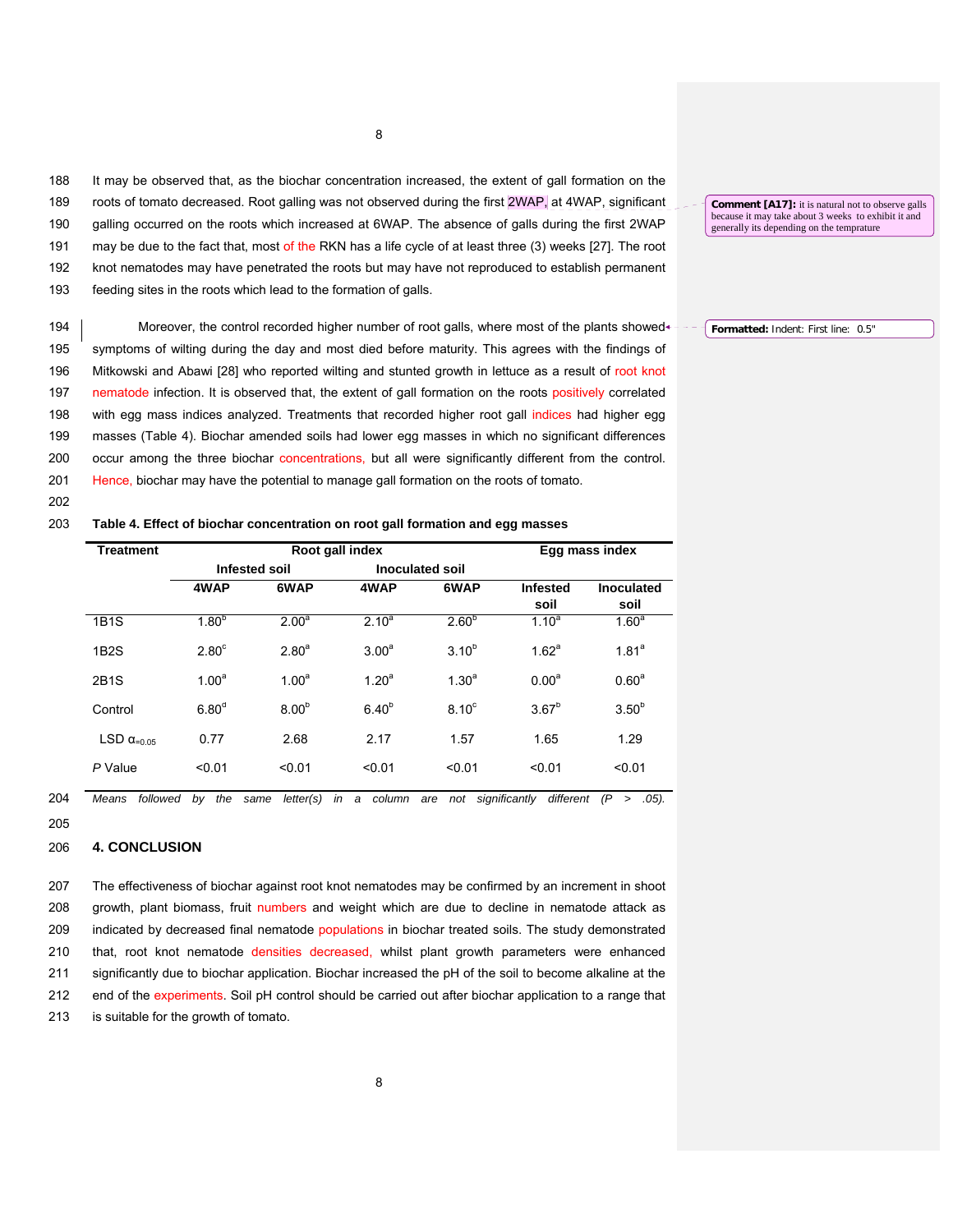# 215 **REFERENCES**

216

214

- 217 1. Asare-Bediako E, Showemimo FA, Buah JN, Ushawu Y. Tomato production constraint at 218 Bolgatanga. J Appl Sci. 2007;7(3):459–461.
- 219 2. Campbell JK, Canene-Adams K, Lindshield BL, Boileau TWM, Clinton SK, Erdman J. Tomato 220 phytochemicals and prostate cancer risk. J Nutr. 2004;134(12):3486S–3492S.
- 221 3. Clottey VA, Karbo N, Gyasi KO. The tomato industry in northern Ghana; production 222 constraints and strategies to improve competiveness. Afr J Food Agric Nutr Dev. 2009; 223 9(6):1436–1451.
- 224 4. Sikora RA, Fernandez E. Nematodes parasites of vegetables. In: Luc, M., Sikora. A. and 225 Bridge, J. eds. Plant parasitic nematodes in subtropical and tropical agriculture. Wallingford, 226 C.A.B. International. 2005;319–392.
- 227 5. Kankam F, Adomako J. Influence of inoculum levels of root knot nematodes (*Meloidogyne* 228 spp.) on tomato (*Solanum lycopersicum* L.). Asian J Agric Food Sci. 2014;2(2):171–177.
- 229 6. Kaur DN, Sharma SK, Sultan MS. Effect of different chemicals on root knot nematode in seed 230 beds of tomato. Plant Dis Res*.* 2011;26:170–170.
- 231 7. Bird DM, Opperman CH, Williamson VM. Plant infection by root knot nematode. In: Berg, R. 232 H. and Taylor, C. G. eds. Cell biology of plant nematode parasitism. Berlin, Springer Verlag. 233 2008;1–13.
- 234 8. Mashela WP, Dirk De Waele D, Pofu KM. Use of Indigenous Cucumis technologies as 235 alternative to chemical nematicides in management of root knot nematodes in low input 236 agricultural farming systems: A review. Scientific Research and Essays. 2011;6(33):6762– 237 6768.
- 238 9. Kankam F, Sowley ENK, Dankwa IN. Management of root knot nematode (*Meloidogyne*  239 *incognita*) on cowpea (*Vigna unguiculata* L. Walp.) with oil cakes. Int J Biosci. 240 2014;5(12):413–419.
- 241 10. Kankam F, Sowley ENK, Mohammed A. Management of root knot nematode (*Meloidogyne*  242 spp.) on okra (*Abelmoschus esculentus (L.) Moench*) with aqueous sesame seed extract. Int 243 J Agron Agric Res. 2015;6(4):24–31.
- 244 11. Novak JM, Busscher WJ, Laird DL, Ahmedna M, Watts DW, Niandou MAS. Impact of biochar 245 amendment on fertility of a southeastern coastal plain soil. Soil Sci. 2009;174:105–112.
- 246 12. Aduke VDO. Nematode response to soil organic amendments in a semi-arid region under 247 soybean (*Glycine max*), Naivasha, Kenya. MSc thesis, University of Nairobi, Kenya, 2016;1– 248 82.
- 249 13. Wen-kun H, Hong-li J, Godelieve G, Jane D, Tina K. Biochar amended potting medium 250 reduces the susceptibility of rice to root knot nematodes infections. BMC Plant Biol.

#### **Formatted:** Space After: 0.5 line

9